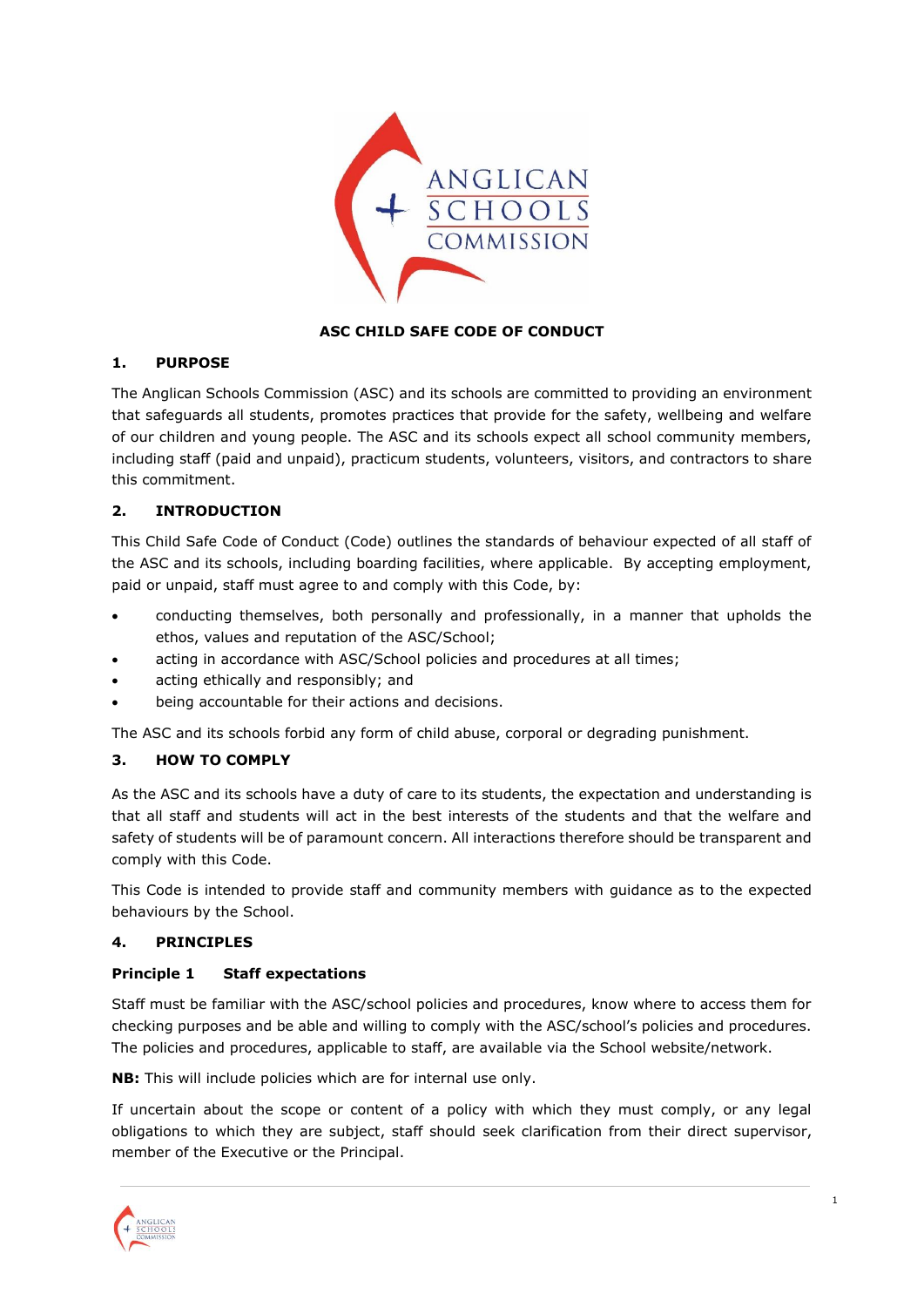## **Principle 2 Good teaching practice**

As a professional teacher it is expected that staff will provide quality teaching appropriate for their students, cater to the diversity of learners in their care and make every effort to help all students equally so they have every chance of succeeding.

Good teaching also means staff will work closely with their colleagues, and other carers of their students, and respond appropriately and promptly to any concerns they have.

## **Principle 3 Respect for people**

Staff should understand their responsibilities to safeguard and promote the welfare of students and other staff.

The ASC/School expects staff to treat each other with respect and courtesy. Our daily interaction with others reflects on the School's reputation. Therefore, staff are expected to be approachable, respectful, courteous and prompt when dealing with students, parents, other staff and members of the community.

## **Principle 4 Duty of care and OS&H**

Staff have a duty of care to students in their charge to take all reasonable steps to protect them from risks of harm that can be reasonably predicted.

The duty encompasses a wide range of matters, including (but not limited to):

- the provision of adequate supervision
- ensuring grounds, premises and equipment are safe for students' use
- implementing strategies to prevent bullying from occurring in the school, and
- providing medical assistance (if competent to do so) or seeking assistance from a medically trained person to aid a student who is injured or becomes sick at School.

Staff have a responsibility to take care of their own health and safety at work as well as that of others in the workplace. It is also their responsibility to ensure that their activities do not place their own safety at risk or that of their co-workers, students or other persons that they may come into contact with at work.

### **Principle 5 Maintain professional relationships between staff and students**

Staff need to treat their students with courtesy and respect and provide an environment that encourages their students to do the same.

Staff are expected to always behave in ways that promote the safety, welfare and wellbeing of children and young people. They must actively seek to prevent harm to children and young people, and to support those who have been harmed.

While not all staff are required to manage and supervise students, it is important for all school staff to understand and observe the ASC/School child protection policies and procedures.

The detection and prevention of grooming behaviour is paramount in complying with this Principle.

### **Principle 6 Appropriate use of electronic communication and social networking sites**

The ASC/School provides electronic communication facilities for its students and staff for educational or administrative purposes. It monitors and views data stored or transmitted using the School's facilities. The fast and permanent nature of electronic communication requires staff to be particularly vigilant with their own communications and that of their students.

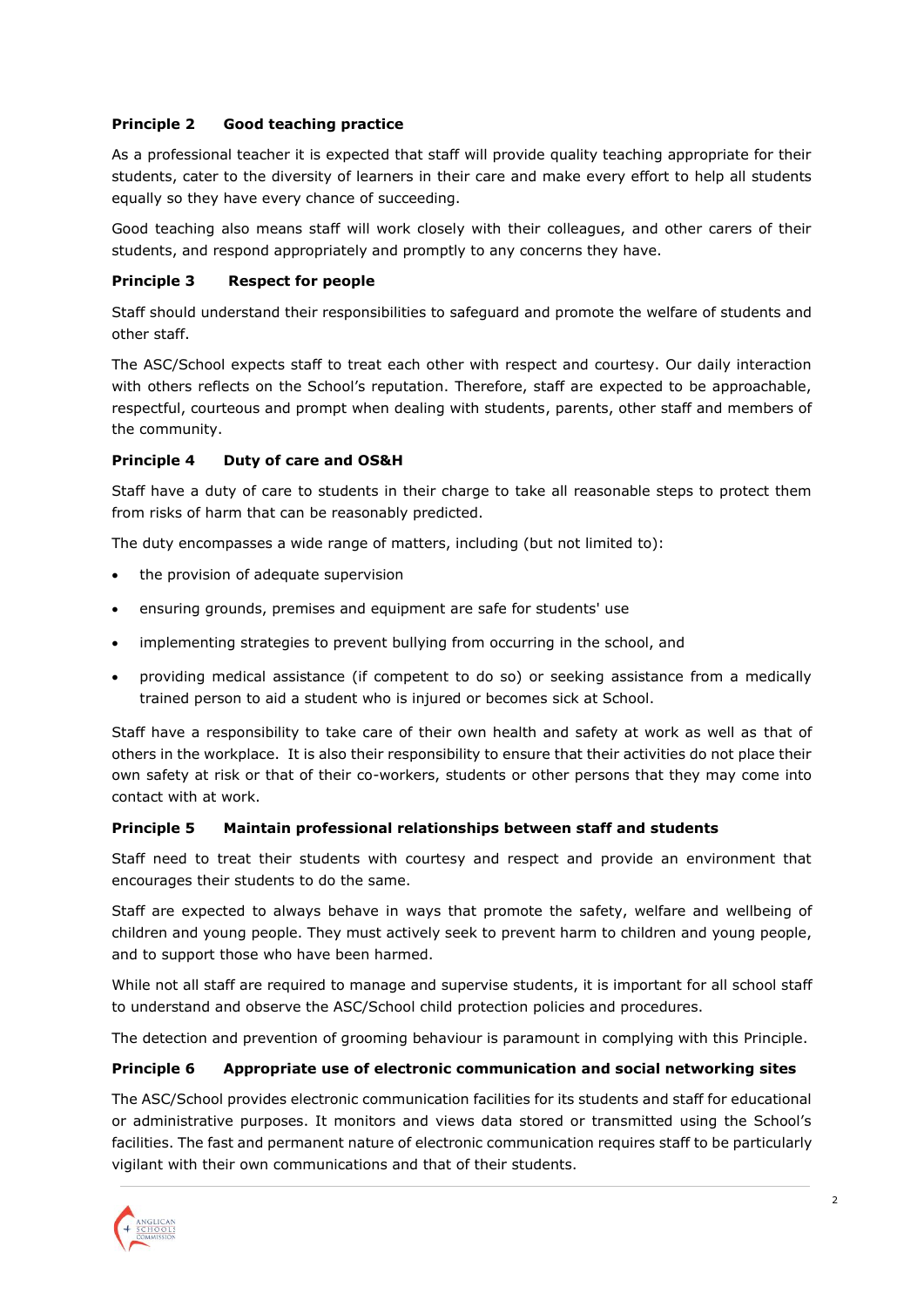Staff must ensure they exercise good judgement when using electronic communication facilities with students such as not inviting students into personal social networking sites, accepting student invitations to theirs, and not using social networking sites to email or contact students. All communications must be via the school network or SEQTA. All staff must abide by the ASC/school's appropriate use of technology policies.

## **Principle 7 Use of alcohol and other drugs**

Health and Safety is of fundamental importance to the School. Maintaining a safe work environment requires everyone's continuous cooperation.

Staff are responsible for ensuring their capacity to perform their duties is not impaired by the use of alcohol, illegal drugs, or non-prescribed and/or restricted substances and that the use of such substances, including e-cigarettes and vaping does not put at risk them or any other person's health and safety at risk.

The consumption of alcohol, illegal drugs or non-prescribed and/or restricted substances including e-cigarettes and vaping, while at work is strictly forbidden.

## **Principle 8 Identifying and managing conflicts of interest**

Personal interests can, or have the potential to, influence a person's capacity to perform their duties impartially and in turn compromise their integrity and that of the School. Staff must not act in conflict with the School's best interests.

## **Principle 9 Declaring gifts, benefits or bribes**

Staff may be offered a gift or benefit. There are some circumstances when to refuse a gift would be perceived as rude, insulting or hurtful. Staff are expected to exercise sound judgement when deciding whether to accept a gift or benefit and make a record of the gift or benefit in accordance with School Policy.

Accepting gifts and other benefits has the potential to compromise their position by creating a sense of obligation and undermining their impartiality. It may also affect the reputation of the School and its staff. Staff must not create the impression that any person or organisation is influencing the School or the decisions or actions of any of its staff.

### **Principle 10 Communication and protecting confidential information**

Staff must maintain the confidentiality of School information. They must be mindful of confidentiality when in discussions with parents, staff, family members and others.

Staff cannot always give a guarantee of confidentiality especially if the matter under discussion is related to mandatory reporting, a student's safety is at risk or involves illegal activities.

Staff should be aware that there are strong legal requirements around the collection, release and protection of privacy of information.

Before asking for information or disclosing information, staff need to assure themselves that they are acting in a legal manner. If unsure they should discuss the matter with the Principal.

### **Principle 11 Record keeping**

All staff have a responsibility:

- a. to create and securely maintain full, accurate and honest records of their activities, decisions, appropriate school-based interactions and other relevant transactions;
- b. to upload or store records in the School's record systems, as required; and
- c. to not deliberately access School information to which they are not authorised to do so.

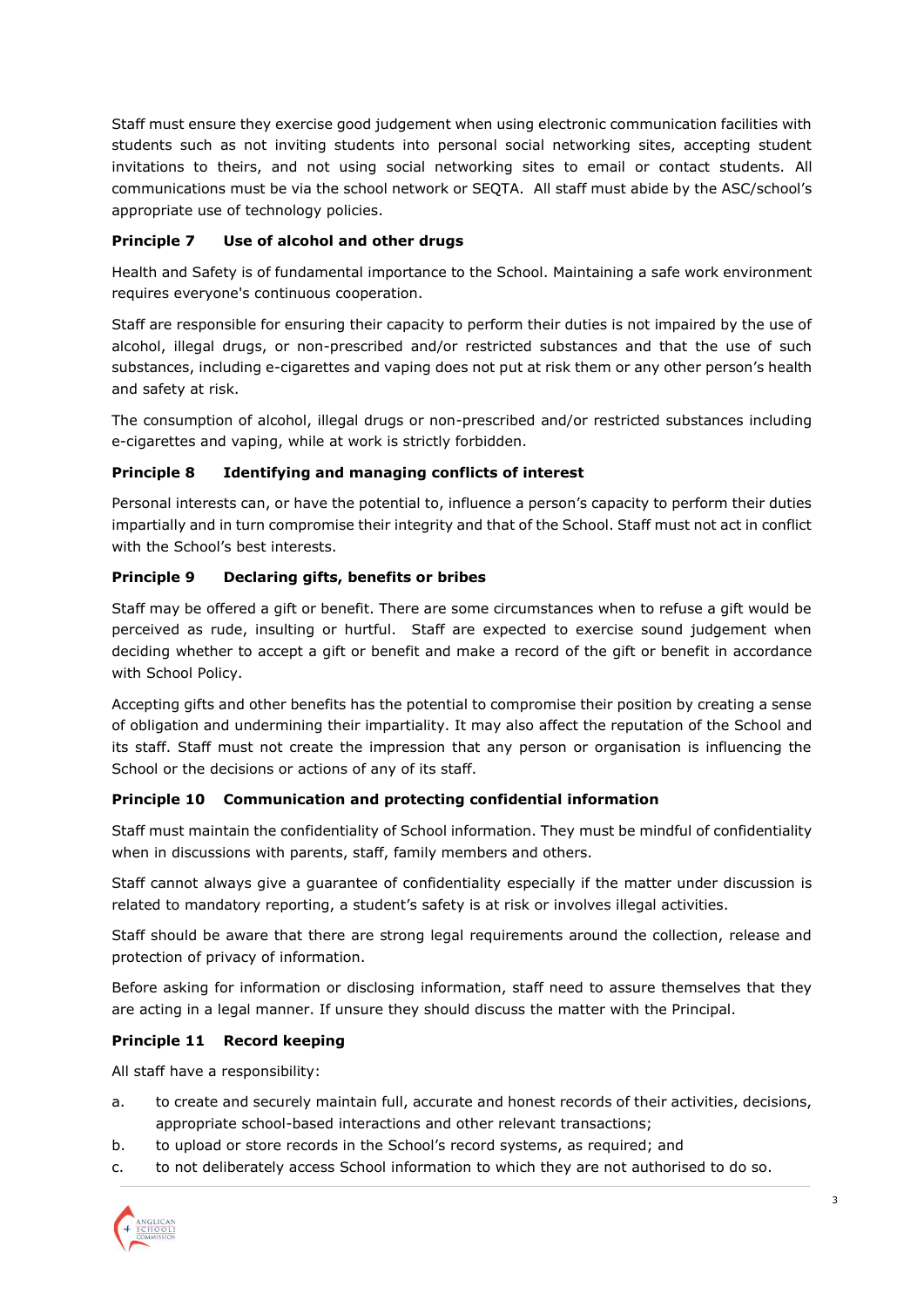## **Principle 12 Copyright and intellectual property**

When creating material, staff need to ensure the intellectual property rights of others are not infringed and information is recorded about any third-party copyright/other rights included in materials.

If staff develop material that relates to their employment with the School, the copyright in that material will belong to the School. This may apply even if the material was developed in their own time or at home unless agreed otherwise by the ASC or the Principal as relevant. Such agreement must be recorded in writing.

## **STANDARDS OF BEHAVIOUR**

The ASC and its schools are committed to being a child safe organisation and demonstrates its leadership and commitment to student safety and wellbeing through the implementation of the National Principles for Child Safe Organisations. The ASC and its schools provide a safe environment where students' rights, needs and interests are being met and where all students are protected from all forms of harm.

Staff must:

- Act in accordance with ASC/School child safety and wellbeing policies and procedures at all times.
- Behave respectfully, courteously and ethically towards children and their families and towards other staff.
- Listen and respond to the views and concerns of children, particularly if they communicate (verbally or non-verbally) that they do not feel safe or well.
- Promote the human rights, safety and wellbeing of all children.
- Demonstrate appropriate personal and professional boundaries.
- Consider and respect the diverse backgrounds and needs of children.
- Create an environment that promotes and enables children's participation and is welcoming, culturally safe and inclusive for all children and their families.
- Involve children in making decisions about activities, policies and processes that concern them wherever possible.
- Contribute, where appropriate, to ASC/School policies, discussions, learning and reviews about child safety and wellbeing.
- Identify and mitigate risks to children's safety and wellbeing as required by ASC/School risk assessment and management policy or process.
- Respond to any concerns or complaints of child harm or abuse promptly and in line with ASC/School policy and procedure for receiving and responding to complaints.
- Report all suspected or disclosed child harm or abuse as required by relevant legislation and by ASC/School policy and procedure on internal and external reporting.
- Report objectively observable behaviour which breaches or is suspected of breaching this Code, (other than those subject to mandatory reporting obligations) to the Principal.
- Comply with ASC/School protocols on communicating with children.
- Comply with the law and ASC/School Privacy Policy and Procedures on record keeping and information sharing.
- Call the Police on 000 if there is an immediate concern for a child's safety.

Staff are not to:

- Engage in any unlawful activity with or in relation to a child.
- Engage in any activity that is likely to physically, sexually or emotionally harm a child.
- Unlawfully discriminate against any child or their family members.